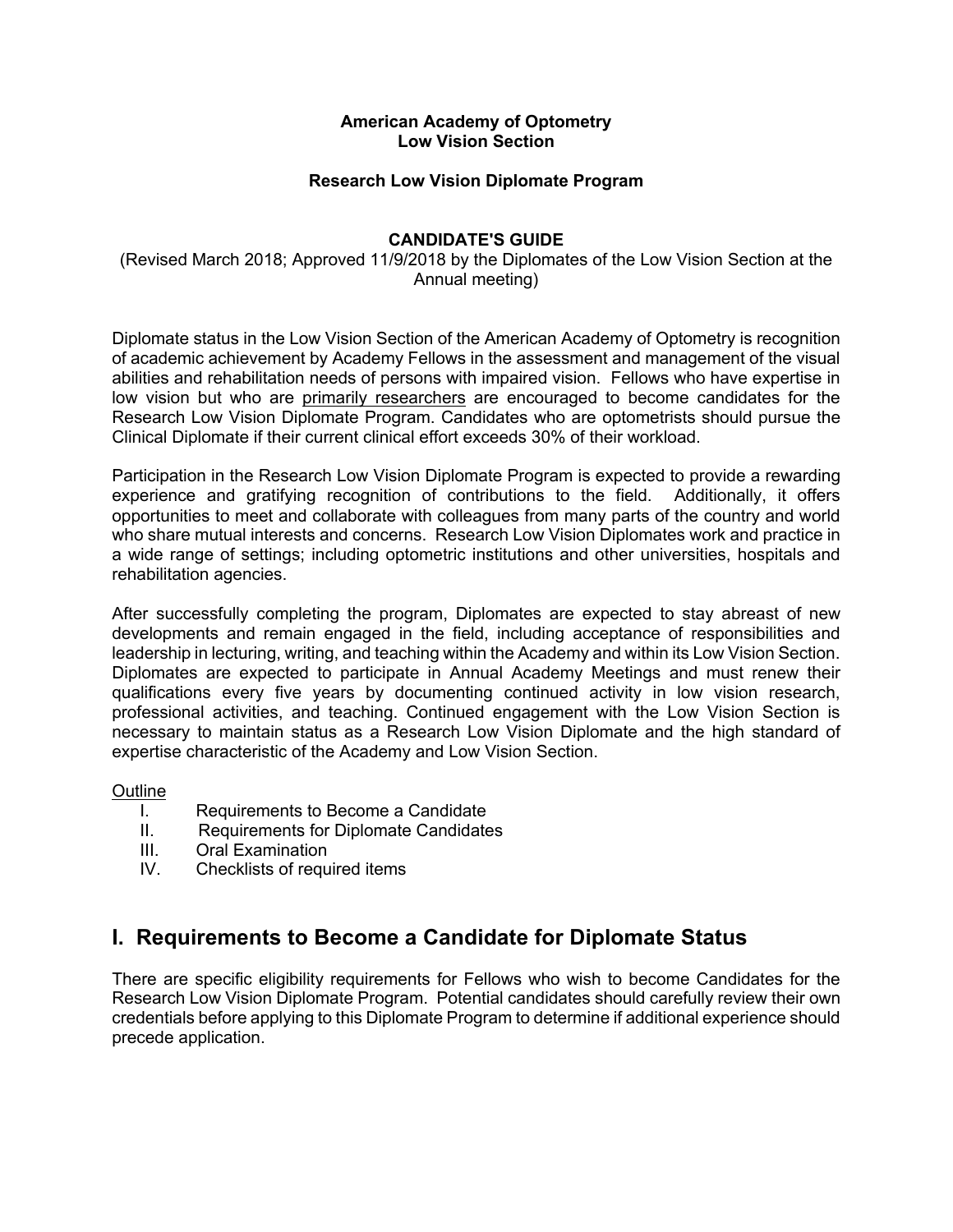### **Eligibility:**

1. The Candidate must be a Fellow of the American Academy of Optometry in good standing, with demonstrated past commitment to the Low Vision (LV) Section (i.e., attendance at LV events or LV presentations – posters or papers) within the last three years.

2. The Candidate must be sponsored by three Low Vision Diplomates (at least one of whom is a Research Diplomate) who have submitted letters of reference attesting to the Candidate's involvement in low vision research and his/her national and/or international prominence as well as worthiness to become a Research Low Vision Diplomate. In the online application for Research Low Vision Diplomate, the Candidate will indicate the three Low Vision Diplomates who will provide a letter of reference, but the candidate will be responsible for contacting these individuals to ask them to provide the letter by emailing it to the Research Diplomate Examination Committee Chair in Section V.

3. The Candidate must have a successful record of accomplishment in the field, including at least 10 papers on which the Candidate is the first or corresponding author on original research related to low vision, with at least three papers published in the past five years. The papers must be in peer-reviewed journals and preferably Pubmed-indexed; if not, article or journal must be approved by the Diplomate committee.

To be considered for candidacy, potential candidates must submit their CV, which will be evaluated along with the letters of recommendation by the Low Vision Diplomate Executive Committee and the Research Low Vision Diplomate Chair. The CV document should include specific activities relevant to research publications, funding, awards, honors, lectures and presentations, and involvement in professional organizations.

Applications are submitted online and accessed through the Academy website. Payment of an application fee of \$100.00 must be submitted once the application is approved. Once accepted as a candidate, this fee is nonrefundable.

**Application Deadline:** Applications can be submitted at any time.

## **II. Requirements for Research Low Vision Diplomate Candidates**

The Executive Committee in conjunction with the Chair of the Research Low Vision Diplomate Program will evaluate the Candidate's CV, publications, and letters of recommendation. If the Candidate meets the criteria and the application is accepted, the Candidate must complete the following four requirements to achieve Research Diplomate status:

1) Research Summary: Submission of a 3-page, double-spaced, summary of research in low vision over the Candidate's career, highlighting significant findings and major contributions, including the clinical importance or relevance of their work, as well as current and planned future research endeavors.

2) Interest and Motivational Summary: Submission of a one-page, double-spaced summary to describe the Candidate's interest and motivation to become a Research Diplomate in Low Vision, as well as past involvement in the Academy Low Vision Section and plans for future contributions to the section.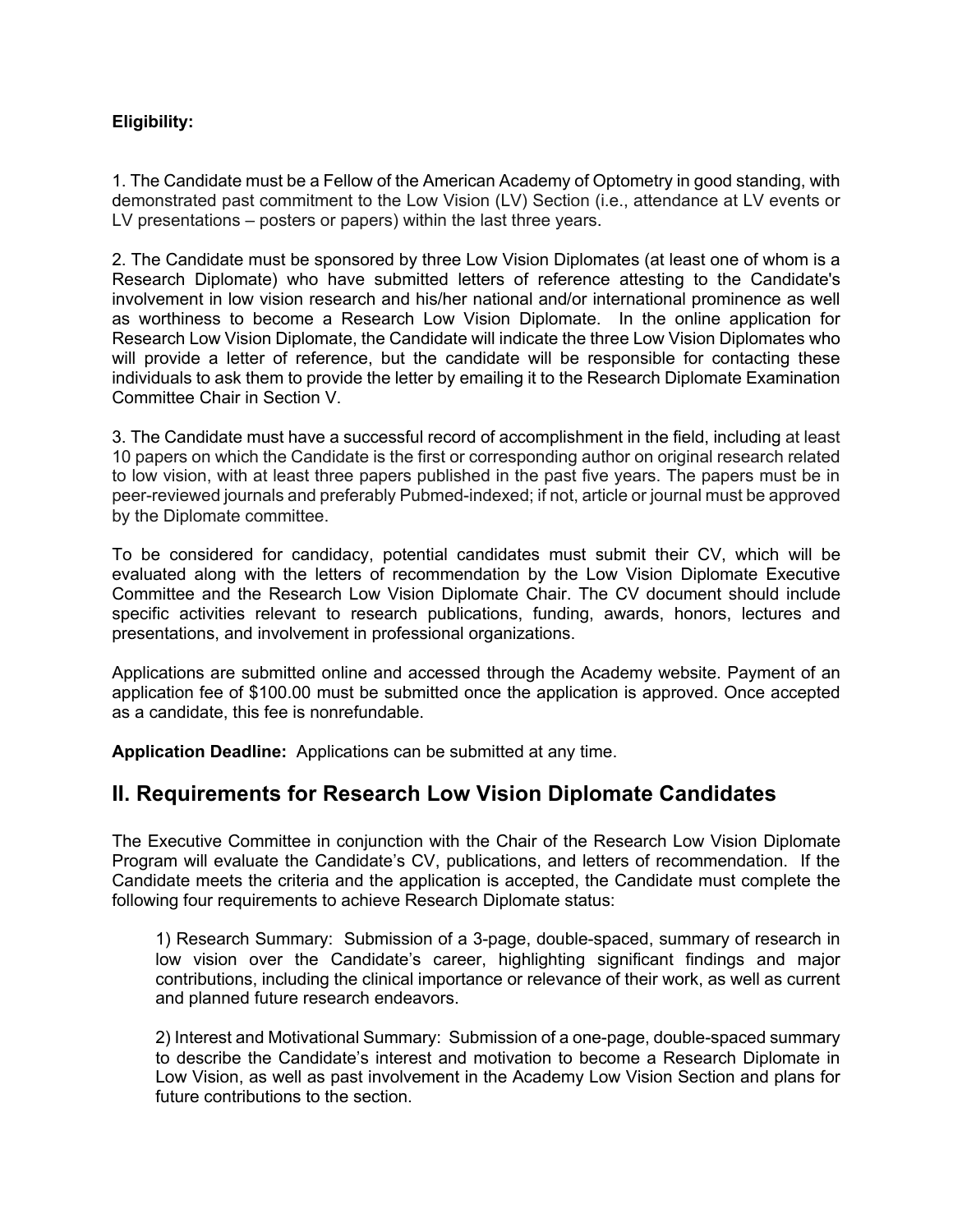3) Review Paper: Independently write a publishable quality, sole author, research review paper on a low vision related topic. The Low Vision Research Diplomate Chair must approve the topic prior to initiating the work. The paper will be sent to 2 Low Vision Research Diplomates for review. Candidates may be required to make revisions prior to acceptance. The Low Vision Research Diplomate Chair must approve the final version of the paper prior to scheduling the oral examination. In order to allow adequate time for review and revision, the paper must be received no later than June 1 for the candidate to be considered for oral examination at the Annual Meeting in the same year.

.

4) Oral Examination: The oral examination provides an opportunity for Candidates to more fully reveal their particular research approach and will only be offered after the Candidate successfully completes all other requirements. The oral examination will be conducted by the Research Diplomate Examination Committee and will cover aspects of the Candidate's research with emphasis on the published papers submitted. One hour is typically allotted. The candidate will be asked questions primarily related to their publications and research areas in a congenial and professional atmosphere during the Annual Meeting. The Chair will structure the interview to include questions to gain insight into strengths and weaknesses of the candidate as revealed in their written reports. Questions demanding knowledge of details or computational skills will be kept to a minimum. The oral examination will stress conceptual grasps of topical areas rather than knowledge of details or skills in manipulating data. In developing questions, the Chair will coordinate a review of comments from the candidate's research discussions or publications. Candidates who provide clinical care will be asked additional questions pertinent to low vision clinical care, which may include calculations. The Research Diplomate Committee chair will notify the candidate and the Diplomate Chair as to whether the candidate successfully completed the exam or if additional study is needed prior to a retest at a subsequent meeting. If a retest is needed, the candidate will be provided written feedback. A new committee will be formed which includes 1 member from the original committee.

**Candidacy period:** A Candidate is expected to complete all requirements by the third consecutive Academy meeting following acceptance as a Candidate. Candidates who have not completed requirements for Diplomate status within the requisite three- year period can apply for a one-year extension by submitting an updated CV and research summary. There will be a fee equal to that of new applicants to the Diplomate Program payable to the American Academy of Optometry. If requirements are not completed by the end of that one-year extension, individuals must re-apply and start the Diplomate process again from the beginning.

Attendance at low vision lectures, workshops, paper and poster sessions, symposia, and section meetings at the Annual Academy meeting during the candidacy period is encouraged.

**Questions and Concerns:** Questions concerning the submission and review of Written Summaries, the Review Paper or Oral Exam should be directed to the Chairperson, Research Diplomate Examination Committee.

**Awarding of Research Diplomate in Low Vision:** The final recommendation regarding an applicant's completion or non-completion of the Research Diplomate will be made by the Diplomate Executive Committee. Upon successful completion of the oral examination, candidates are officially nominated for Diplomate status and must be approved by a majority of the Low Vision Section Diplomates attending the Low Vision Diplomate Meeting during the